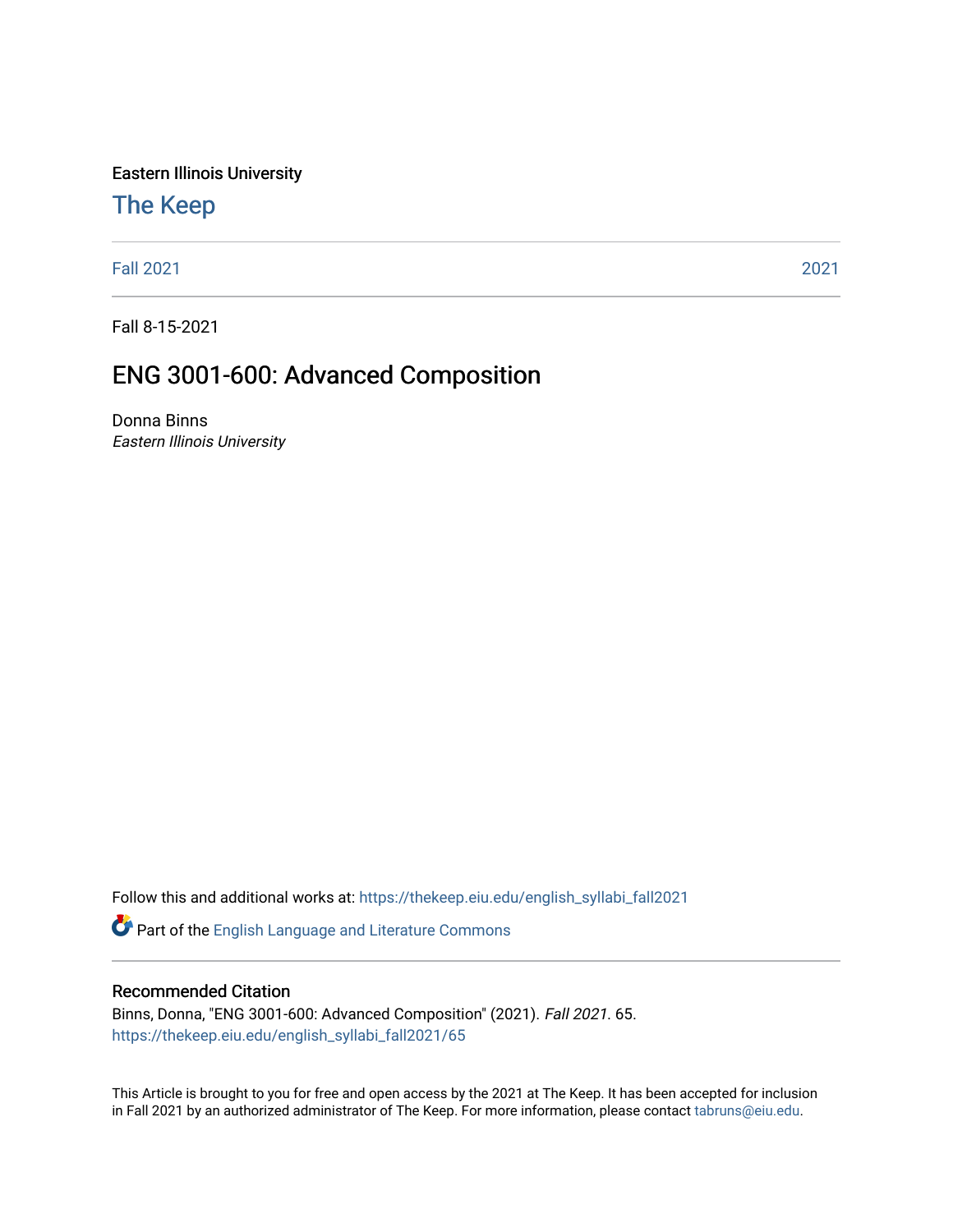Professor: Dr. Donna Binns Online "Office" Hours: Mondays 5:00 pm—7:00 pm; Wednesdays & Thursdays 5:00 pm—6:00 pm. Schedule Zoom conferences with Dr. Binns well in advance. E-mail: djbinns@eiu.ed[u](mailto:djbinns@eagle.cc.ukans.edu) English Department Phone Number: 217-581-2428

**Course Description:** ENG 3001: Advanced Composition centers on advanced applications of the principles of writing analyses and arguments. This course offers opportunities to explore a variety of research sources and genres of writing. Attention will be given to analyzing writing situations, including the purpose for writing, assumed audiences, and appropriate styles and tones. Active participation in online class activities is required. In addition to major writing projects, homework assignments will consist of analytic reading responses or pieces of writing that contribute to larger writing projects-in-progress. This course will have class and group discussions online during which students will discuss their responses to readings, collaborate on exercises, or provide feedback on strategies and plans for major writing assignments. Students will also evaluate and provide feedback on one another's writing as part of peer response groups.

\_\_\_\_\_\_\_\_\_\_\_\_\_\_\_\_\_\_\_\_\_\_\_\_\_\_\_\_\_\_\_\_\_\_\_\_\_\_\_\_\_\_\_\_\_\_\_\_\_\_\_\_\_\_\_\_\_\_\_\_\_\_\_\_\_\_\_\_\_\_\_\_

**Course Objectives** (Connections to University Learning Objectives in Parentheses):

- Understand writing as a process that includes critical reading, research, evaluation of sources, synthesis, drafting, feedback, revision, and editing (writing and critical reading; critical thinking).
- Develop an analytic and reflective understanding of rhetorical context, purpose, and audience (writing and critical reading; critical thinking; speaking and listening).
- Develop strategies for reading and producing texts in a variety of modes, media and genre, with a particular focus on argumentation and its function in specific fields or disciplines (writing and critical reading; speaking and listening).
- Analyze the content and features of discipline-specific genre and scholarship (writing and critical reading; critical thinking).
- Understand the purposes and correct application of discipline-specific citation systems; integrate and document sources of ideas and information (writing and critical reading).
- Explore and consider a variety of perspectives on a topic in a field of interest. Establish and defend an argument (writing and critical reading; critical thinking).
- Share writing and give/receive feedback with classmates. Read carefully and critically, both your writing and the writing of others (writing and critical reading).
- Apply knowledge and skills to new and changing contexts within and beyond the classroom (responsible citizenship).

#### **Required Texts and Materials:**

Bartholomae, David et al. *Ways of Reading: An Anthology For Writers*. 12<sup>th</sup> edition. Devitt, Amy, Mary Jo Reiff, and Anis Bawarshi. *Scenes of Writing: Strategies for Composing with Genres*.

Schick, Kurt and Linda Schubert. *So What? The Writer's Argument*. 3rd edition. Active EIU e-mail account and Internet access to EIU's D2L Online Course Delivery System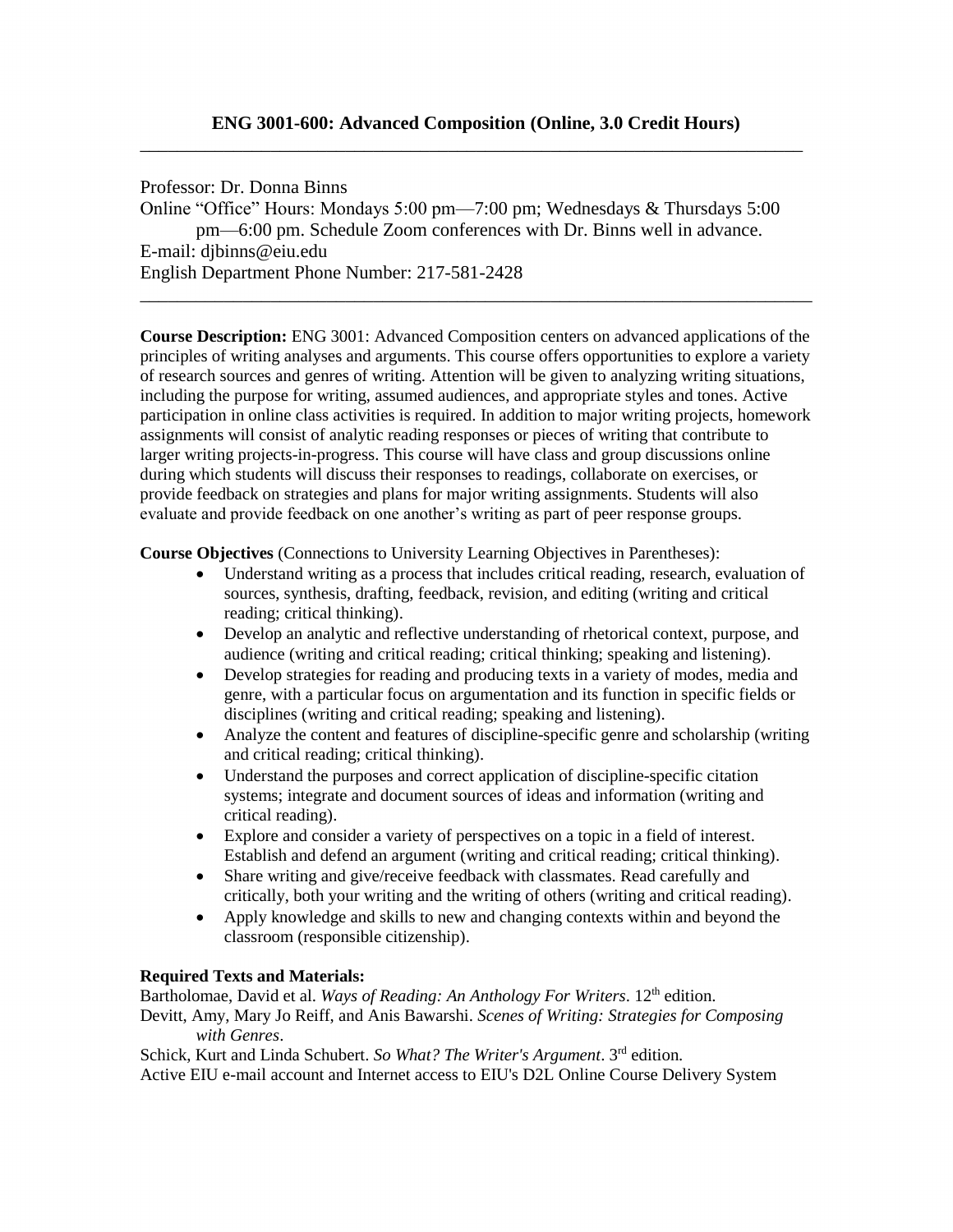**Course Requirements:** *Reading*: Keep up with reading assignments. You should complete them by the day they are listed on the course calendar. Set aside enough time to read, analyze, think about, and re-read if needed, each assignment. Read all sections of the assigned material, including sample articles. Look up unfamiliar words. Prepare yourself to contribute to online class discussions and/or activities. The writing assignments serve, in part, as your opportunity to show what you have learned from assigned chapters and discussions. **Make certain that you read the "News" messages from Dr. Binns**. They may include reminders for upcoming assignments, schedule changes, if needed, and/or other class news.

*Writing*: Students must complete all major writing assignments (Genre Analysis, Proposal Argument, Source-based Argument Essay, Visual Argument & Self-analysis, and the Final Project) to be eligible to pass this course. Shorter online discussion posts will fall under the Daily Work & Participation category. Dr. Binns will use the ENG 3001 Essay Rubric for all major writing assignments except for the Visual Argument & Self-analysis Project, which has its own rubric. Writing assignments and projects must be turned in to the corresponding "Dropbox" folder located under "Assessment" in D2L by the assigned date and time (see late work policy for more information).

**Daily Work & Participation**: There will be a substantial amount of online daily work through D2L (such as peer response as well as class and group online discussion posts) during the semester. Sometimes, discussion posts will require an initial post with later responses to posts by other classmates. Read the directions for each discussion post closely so that you don't miss any aspects of the assignment. Dr. Binns will assign peer responses. More details for each discussion topic, such as specific discussion questions, will be posted with instructions from Dr. Binns on the Discussion Board prior to the discussion thread. Dr. Binns will provide grades for discussion posts using the ENG 3001 Discussion Online Discussion Rubric for class and group discussions and the ENG 3001 Online Peer Response Rubric for required essay peer responses. Students must follow the EIU Netiquette guidelines that are posted under "Content" in D2L.

**Course Grade:** Penalties for excessive absences will be deducted as described in the "Attendance" section. Late work will be penalized as described in the "Late Work" section. Otherwise, your final course grade will be determined by the following:

| Daily Work & Participation                                 | 20% |
|------------------------------------------------------------|-----|
| Genre Analysis Essay (5-7 Pages)                           | 15% |
| Proposal Argument (5-7 Pages)                              | 15% |
| Source-based Argument Essay (5-7 Pages)                    | 15% |
| Visual Argument & Self-Analysis Essay (2-3 Pages)          | 15% |
| Final Revised Essay (Varies) & Self-Reflection (2-3 Pages) | 20% |

 $A = 90\%$  to 100\% B= 80% to 89%  $C = 70\%$  to 79%  $D= 60\%$  to 69%  $F = 0\%$  to 59%

**Late Work:** Late work that is not excused before its due date will be penalized by 10% of the maximum possible score for each day it is late. Computer problems are not an excuse for turning in late work, so make certain you have a back-up plan if your computer experiences issues. Also,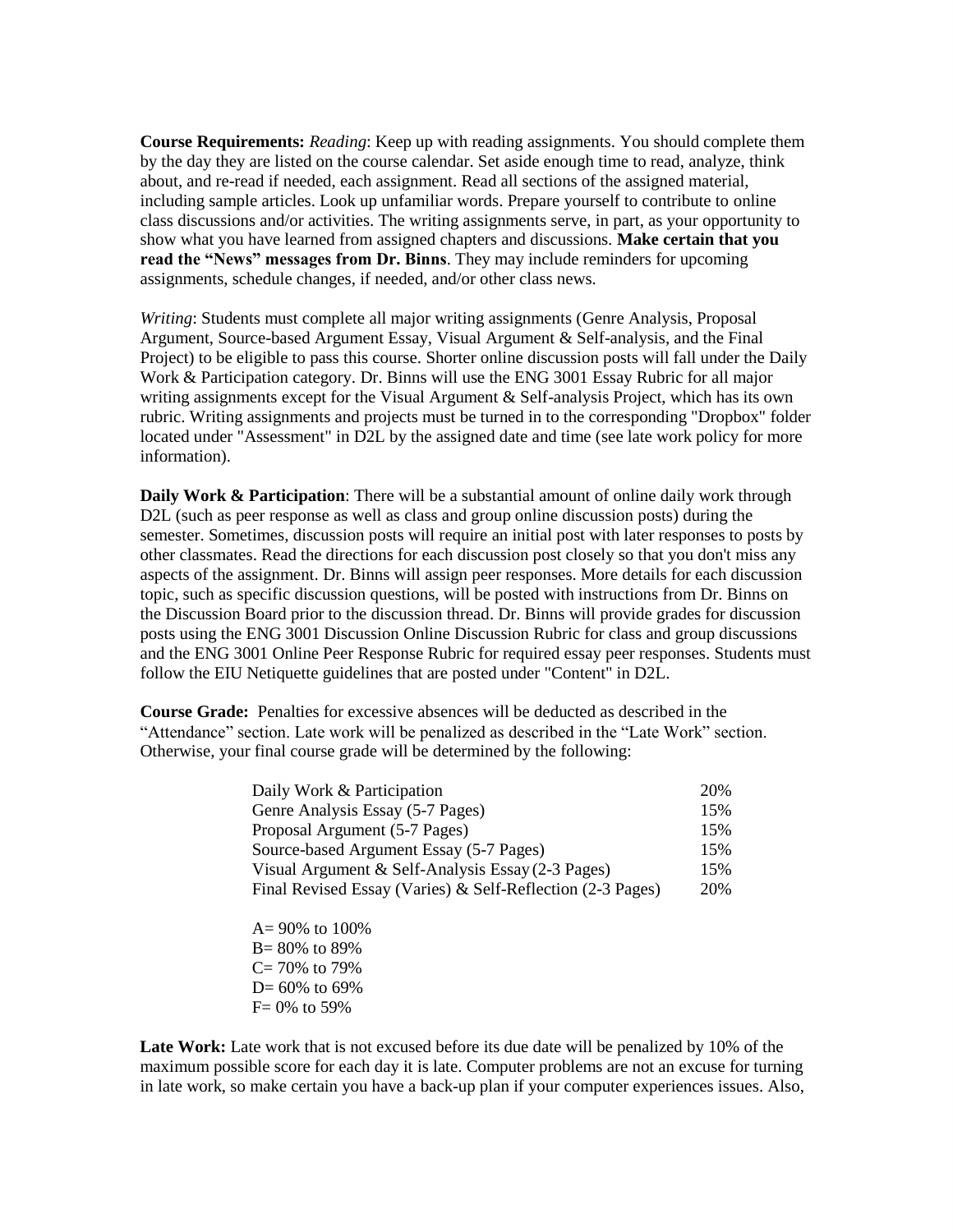make certain that you save your work in more than one way (i.e. computer hard drive and a usbcompatible drive). Even as you draft, save your work often.

**Plagiarism:** Students are expected to maintain principles of academic integrity and conduct as defined in EIU's Code of Conduct [\(http://www.eiu.edu/judicial/studentconductcode.php\)](http://www.eiu.edu/judicial/studentconductcode.php). Violations will be reported to the Office of Student Standards.

In accordance with English Department and University policies, "Any teacher who discovers an act of plagiarism—'The appropriation or imitation of the language, ideas, and/or thoughts of another author, and representation as one's original work' (Random House Dictionary of the English Language)—has the right and responsibility to impose upon the guilty student an appropriate penalty up to and including immediate assignment of the grade of F for the assigned essay and a grade of F for the course."

The best argument against plagiarism is that you cheat yourself out of the education you are here to obtain when you copy someone else's work. If you believe that a specific instance in your writing might constitute plagiarism, please consult me prior to turning in the final draft.

**Students with Disabilities:** If you are a student with a documented disability in need of accommodations to fully participate in this class, please contact the Office of Student Disability Services (OSDS). All accommodations must be approved through OSDS. Please stop by McAfee 1210, or call 217-581-6583 to make an appointment. If you do not live in the Charleston, IL, area, you may contact them by phone.

The Student Success Center: Students who are having difficulty achieving their academic goals are encouraged to contact the Student Success Center [\(www.eiu.edu/~success\)](file:///C:/Users/Donna/Documents/www.eiu.edu/~success) for assistance with time management, text taking, note taking, avoiding procrastination, setting goals, and other skills to support academic achievement. The Student Success Center provides individualized consultations. To make an appointment, call 217-581-6696, or go to McAfee 1301.

**Contacting Dr. Binns**: You may contact Dr. Binns through e-mail (djbinns@eiu.edu), arrange an appointment, or stop by during her regular office hours. **E-mail Dr. Binns directly through Panthermail rather than trying to e-mail through D2L**. Dr. Binns will contact students through their officially provided EIU e-mail addresses in Panthermail. Online conferences can be arranged through Zoom (optional).

#### **Email Policy**

I welcome emails if you have questions or concerns about your work in this class. However, I expect you to write emails in a professional manner—not like you are texting a close friend.

When you send an email, follow the guidelines below. Emails should...

- Have a clear and concise subject line that provides gist of the email and the course, such as "2760 Question about Today's Reading"
- Begin with a formal address, such as "Dr. Binns:" or "Professor Binns"
- Use a respectful tone
- **Provide questions or information in a succinct manner**
- Use paragraph breaks for reading ease and strong organization
- Be edited and proofread effectively so as not to cause confusion

Close with a short statement followed by a comma and your name, such as "Thanks for your time," or "Sincerely," "Have a good day" or "Have a good weekend."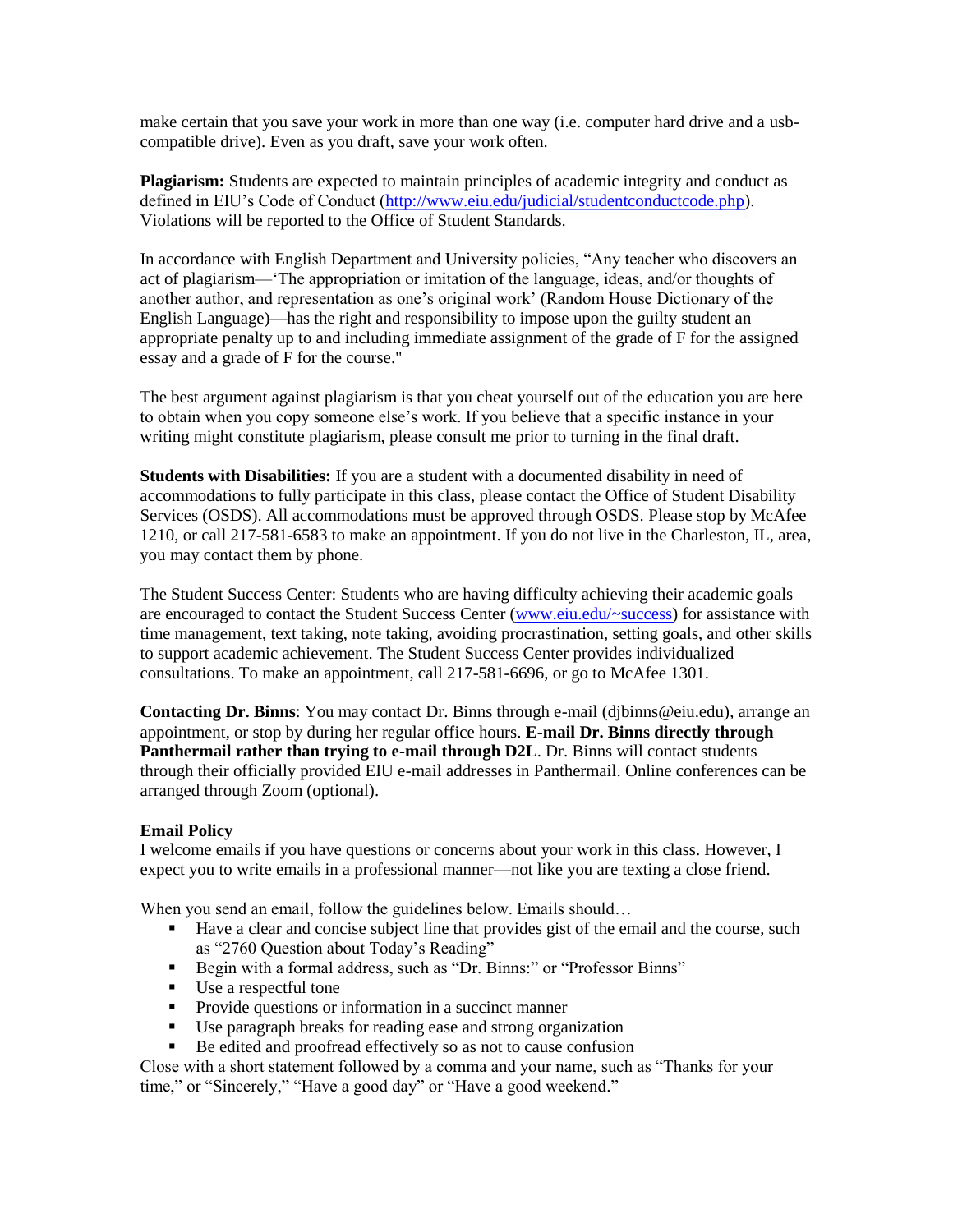# **ENG 3001 Course Calendar: Fall 2021**

This schedule is subject to additions and changes at my discretion. **Assignments are due on the date that they are listed on the schedule by the end of that class day (by 11:59 p.m. CST).** When class responses require follow-up discussion, those due dates will be listed in the discussion post instructions (again, by 11:59 p.m.). As a result, students may need to post to two different threads in the same day to complete class or group discussion work from the current and previous day. Both discussions and peer responses will be conducted through the D2L Discussion Board. Keep up with reading assignments. Although I do not give quizzes, you should use reading assignments in our writing assignments and discussion posts.

# **Module I Genre Analysis**

Week 1

- 8-23 Read *Scenes of Writing* Chapter 1"Understanding Scenes of Writing" pages 1-23; D2L Discussion #1 due: Introduce Yourself & Favorite Genres
- 8-25 Read *Scenes of Writing* Chapter 1"Understanding Scenes of Writing" pages 24- 46; D2L Discussion #1 Part 2
- 8-27 Read *Scenes of Writing* Chapter 2 "Reading Scenes, Situations, and Genres"; Watch YouTube video on "Genre & Rhetorical Situation": [https://www.youtube.com/watc\]\]\]h?v=1g67LhcXeJ8;](https://www.youtube.com/watc%5d%5d%5dh?v=1g67LhcXeJ8) D2L Discussion #2

# Week 2

- 8-30 Read *Scenes of Writing* Chapter 3 "Using Genres to Help You Write"; D2L Discussion #3
- 9-1 Read *Scenes of Writing* Chapter 4 "Critiquing & Changing Genres"; E-mail Dr. Binns your Genre Analysis Essay Topic; D2L Discussion #3 Part 2
- 9-3 Read *Scenes of Writing* Chapter 5 "Understanding Academic Scenes and Writing Courses"; Read "Hungry" and "On Becoming Educated" from *Ways of Reading* (207-218): Discussion #4

## Week 3

# 9-6 **Labor Day: No Classes**

- 9-8 Read "Introduction: Ways of Reading" (1-12) and "Arts of the Contact Zone" (454-466) from *Ways of Reading*
- 9-10 Read *Scenes of Writing* Chapter 8 "Writing in Unfamiliar Academic Scenes and Genres"; D2L Discussion #5

## Week 4

- 9-13 *So What?* Chapters 1-2; D2L Discussion #5 Part 2
- 9-15 *So What?* Chapter 6; "Recognizing and Fixing Weak Thesis Statements" (D2L)
- 9-17 *So What?* Chapter 10 and Appendix A (about Peer Review); Work on **Genre Analysis**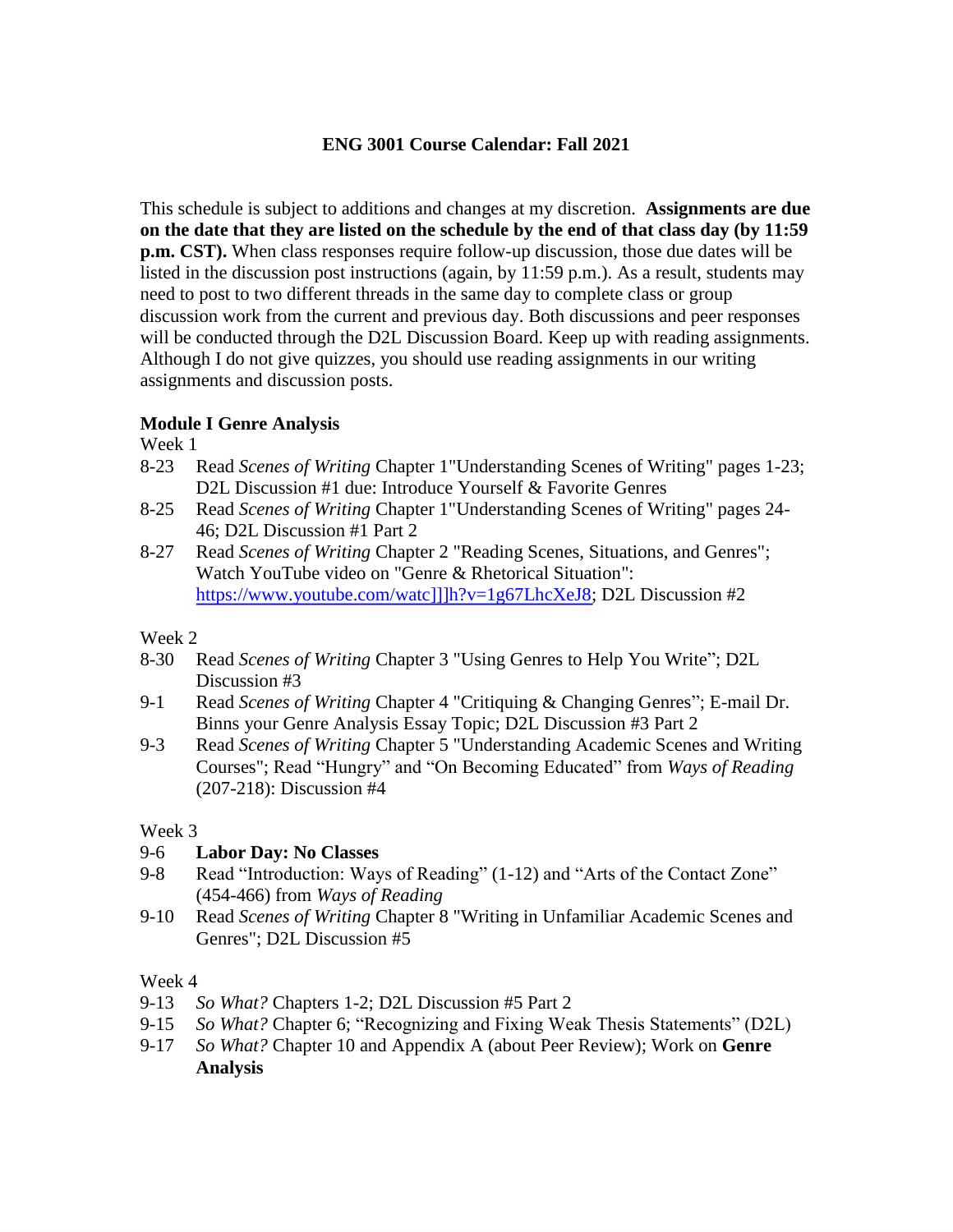Week 5

- 9-20 **Genre Analysis Essay draft due for peer response** to D2L Discussion Board
- 9-22 **Genre Analysis Essay two assigned peer responses due** to D2L Discussion Board
- 9-24 **Genre Analysis Essay due** to D2L Dropbox by 11:59 pm

## **Module II Understanding Argument & Proposal Writing**

Week 6

- 9-27 *So What?* Chapters 4-5
- 9-29 Read *Everything's an Argument* Chapter 12 "Proposals" and "A Call to Improve Campus Accessibility for the Mobility Impaired" (296-303) on D2L under Content; D2L Discussion #6
- 10-1 E-mail Dr. Binns possible topic for your Proposal Argument Essay; D2L Discussion #6 Part 2

## Week 7

- 10-4 Read Chapter 17 of *Technical Communication*
- 10-6 Read "How to Be Friends with Another Woman" (343-348) & "The Vulnerable Observer" (109-128); D2L Discussion #7
- 10-8 Read *Scenes of Writing* Chapter 9 "Reading and Writing Within Workplace Scenes"

## Week 8

- 10-11 Read *Scenes of Writing* Chapter 10 "Reading and Writing within Public Scenes"; D2L Discussion #8
- 10-13 D2L Discussion #8 Part 2; Work on **Proposal Argument**
- 10-15 **Fall Break: No Classes**

Week 9

- 10-18 **Proposal Argument Draft due** to D2L Discussion
- 10-20 **Proposal Argument Draft Peer Responses due** to D2L Discussion Board
- 10-22 **Proposal Argument due** to D2L Dropbox by 11:59 pm

# **Module III Argument, Research, and Field-Specific Writing**

Week 10

- 10-25 Read *Scenes of Writing* Chapter 7
- 10-27 E-mail Dr. Binns a possible topic for your Source-Based Argument Essay about an issue in your selected field or discipline.
- 10-29 *So What?* Chapter 3 and Watch "Why We Cite" YouTube Video from UNC's Writing Center ([Why We Cite - UNC Writing Center - YouTube\)](https://www.youtube.com/watch?v=96Sq6Ptnq3U&t=28s); D2L Discussion #9

Week 11

- 11-1 *So What?* Chapters7-8 and from Readings: "A Wandering Mind Is an Unhappy Mind"; Discussion #9 Part 2
- 11-3 Read *So What?* Chapter 9; D2L Discussion #10
- 11-5 Work on **Source-Based Argument Essay**